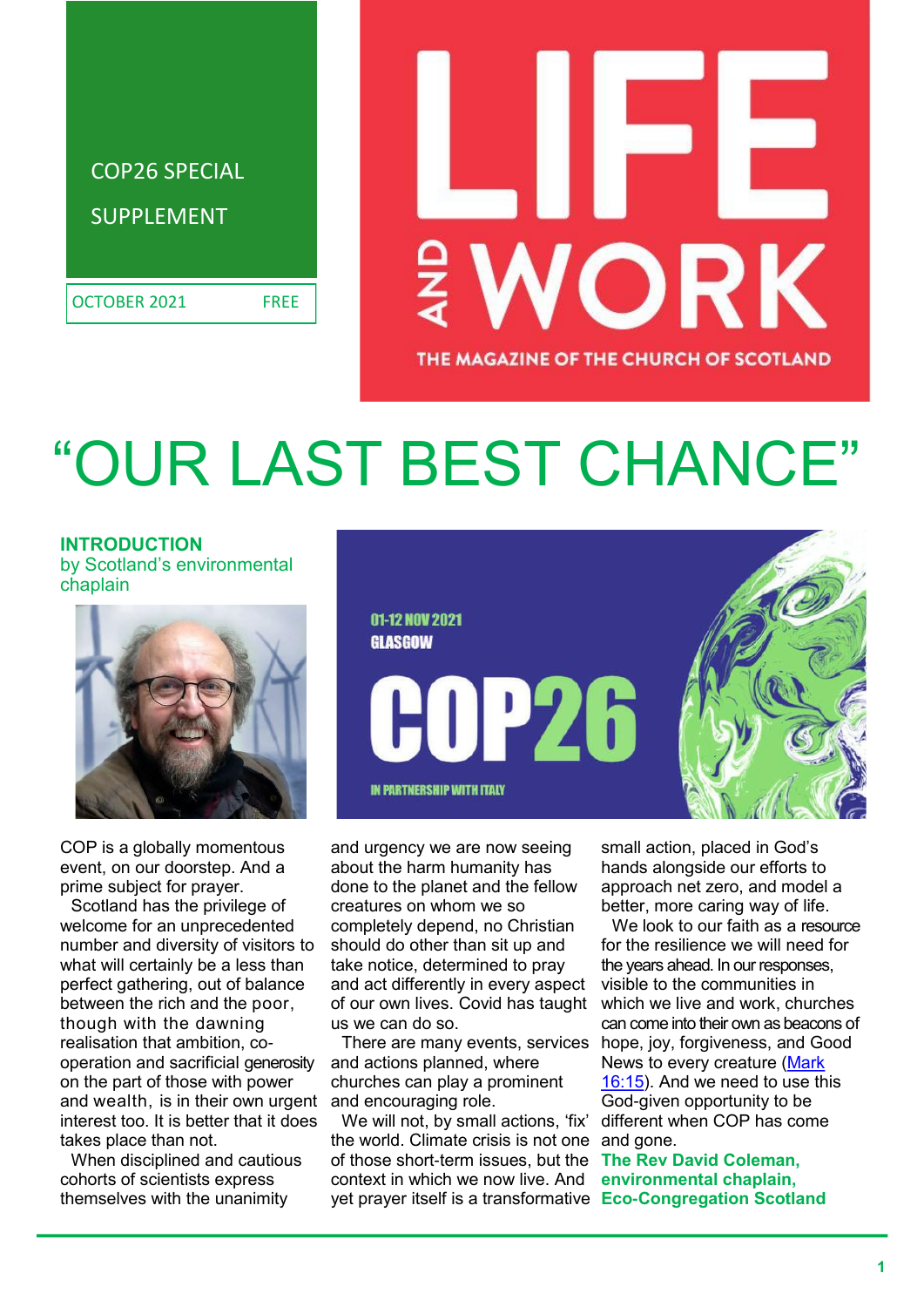## COP26: AN INTRODUCTION

#### WHAT IS COP26?

COP26 is the  $26<sup>th</sup>$  meeting of the Conference of the Parties, the decision-making body of the UN Framework Convention on Climate Change.

COP has met annually since 1995 (except 2020, when it was postponed due to Covid-19), and brings together representatives of the 197 countries that have ratified the Convention, to review progress so far and agree measures to be taken to prevent damaging man-made climate change.

COP26 will take place at Glasgow SECC from October 31- November 12. It will be the biggest international summit the UK has ever hosted, with over 30,000 delegates including heads of state, diplomats, climate experts and campaigners.

#### WHAT HAPPENS AT A COP?

Activity takes place in two zones: the Blue Zone, which is accessible by climate change, often poorer only by government ministers, officials and accredited individuals and organisations; and the Green Zone, which is open to the public.

The Blue Zone is where the formal negotiations take place, along with a programme of official fringe events. Each country taking part will have its own pavilion with exhibitions and speakers.

In the Green Zone relevant organisations including youth groups, civil society and academic bodies, artists and businesses will be hosting events, exhibitions, cultural performances, workshops and talks. There are more than 200 events scheduled for the Green Zone at COP26, which will be at the Glasgow Science Centre.

Beyond that, there are a host of

unofficial events throughout Glasgow, and tens or hundreds of thousands of protesters and campaigners are expected to descend on the city.

#### WHAT WILL BE DISCUSSED?

The aim of the conference is to finalise the Paris 'rule book', setting out how the targets agreed in Paris in 2015 will be achieved.

Countries are being asked to come forward with ambitious targets, backed up by firm plans for achieving carbon neutrality (no more carbon dioxide being added to the atmosphere than is being removed, also known as net zero) by the middle of the century, which is considered necessary in order to keep global heating below 1.5°C compared to pre-industrial levels.

Leaders of the world's richer countries are also being asked to work together to help the countries already most affected countries in the global south, to mitigate the effects.

To realise those ambitions, developed countries are called on to deliver on their Paris promise to raise at least \$100bn in climate finance every year, as well as working with international finance institutions and private and public sector organisations, to finance the switch to a global net zero economy.

#### WHAT IS AT STAKE?

COP26 has been described as 'humanity's last best chance' to take meaningful action to prevent catastrophic climate change.

The UN's Intergovernmental Panel on Climate Change (IPCC)'s latest report, published in August, found that climate change groups such as indigenous

is 'widespread, rapid and intensifying', with changes observed 'in every region and across the whole climate system'. It warned that 'unless there are immediate, rapid and large-scale reductions in greenhouse gas emissions, limiting warming to close to 1.5°C or even 2°C will be beyond reach', and that 'at 2°C of global warming, heat extremes would more often reach critical tolerance thresholds for agriculture and health'.

However, the report added that while many of the changes set in motion are irreversible over 'centuries to millennia', the effects of climate change can still be limited with 'strong and sustained reductions in emissions of carbon dioxide and other greenhouse gases'.

#### WHAT ARE THE CONCERNS?

Discussion in advance of the conference has focused on whether richer countries will commit to the \$100bn climate finance target (recent analysis shows that current commitments fall short); and whether the world's biggest carbon emitters, particularly China, can be persuaded to strengthen their climate targets.

Other than that, a key concern for campaigners in recent months has been that, with many people from poorer countries not yet vaccinated against Covid-19 and unable to afford the quarantine fees, delegates from those countries will not be able to attend.

Others have warned that there is a shortage of affordable hotel rooms and other accommodation, which will price out official delegates from poorer countries, as well as campaigners and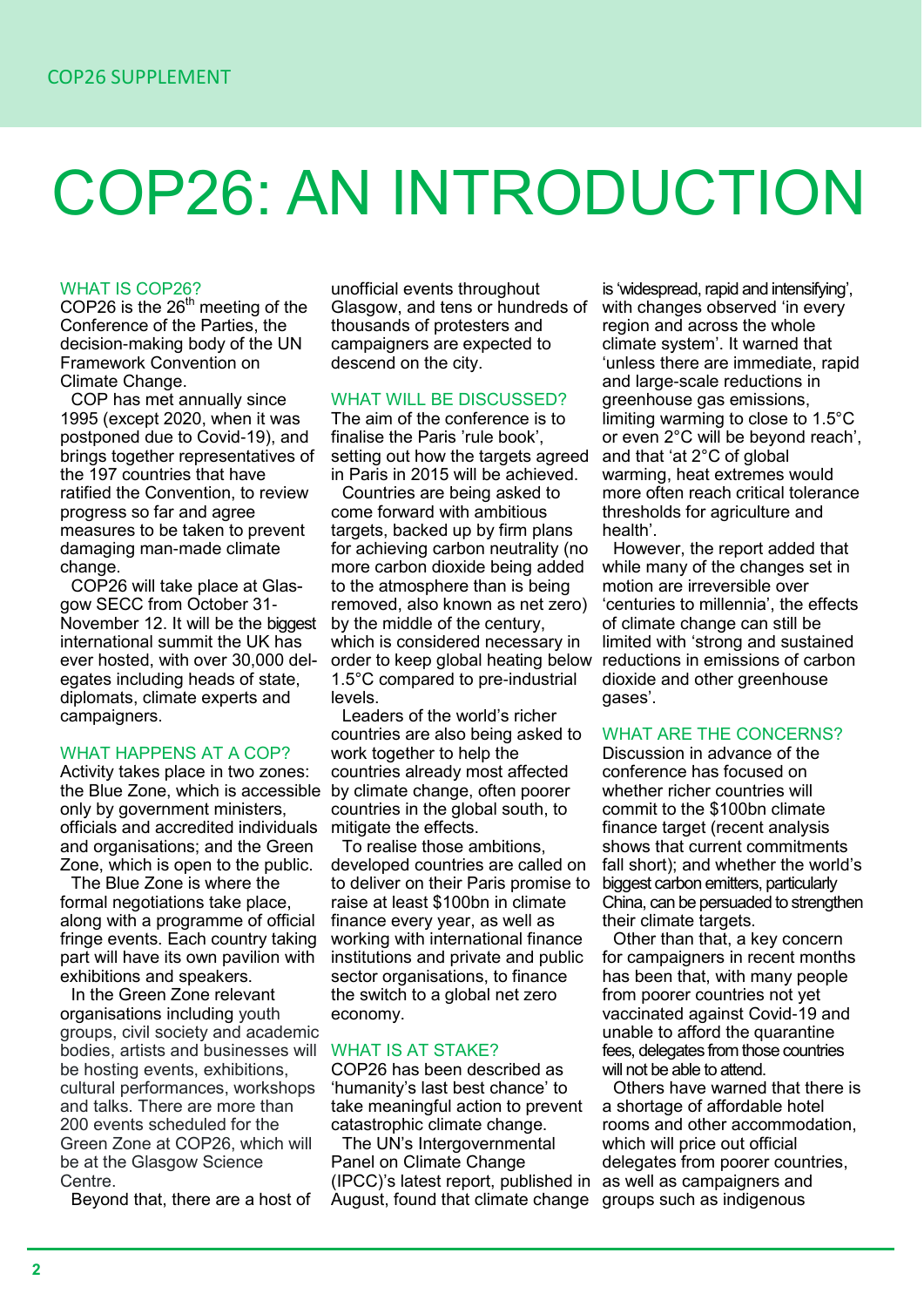peoples. There have also been complaints that the cost of hosting a pavilion is much higher than at previous COPs, again pricing out the poorer countries.

The Climate Action Network (CAN), a global alliance of more than 1500 organisations, warned in September that COP26 could become a 'rich nations stitch-up'.

A CAN spokesperson said that non-governmental organisations (NGOs) were at particular risk of not being able to take part, and without them there could be 'less pressure on polluters to act, less scrutiny on the outcomes, and potentially watered-down climate action, leading to more suffering for people around the world'.

#### WHAT CAN I DO?

For Christians who want to engage with COP26, the Church of Scotland and many partner organisations have produced

resources and/or will be holding events during the conference.

Christian Aid is urging its supporters to watch the documentary 'Thank You for the Rain', about the struggles of a Kenyan farmer, and to make a paper prayer boat to display in their windows or at church.

The Joint Public Issues Team – bringing together three English churches with the Church of Scotland as an associate partner – suggests you send the boat to your MP, calling on the UK Government to end subsidies for fossil fuels.

Eco-Congregation Scotland is urging church leaders and members to sign the Scottish Churches COP26 Pledge, which commits churches to divesting from fossil fuels, and individuals to holding ethical investments .

Among those holding worship events during the conference will be the Iona Community (who are holding a big sing outside the Scottish Parliament) and two brothers from the Taize Community who will be in Glasgow. There will be a prayer and meeting space at St George's Tron Church throughout the COP.

If you wish to protest, the largest event will be a mass mobilisation planned in the city on Saturday November 6, when organisers hope to have between fifty and a hundred thousand people in the city. The march will leave from Kelvingrove Park and arrive in Glasgow Green for a rally at 3pm.

If you live in Glasgow or surrounding areas, it's also not too late to offer to host a delegate to COP26 through the Homestay network.

**See back page for a list of events and resources.** 

**Thomas Baldwin** 

### **Supporting you for COP26 and beyond** In partnership with the Church of Scotland towards Net Zero and a just, green future

**Encouraging local parishes to** care and act for God's Creation

Join us during COP26 online and at Govan and Linthouse Parish Church for prayer and discussion  $\mathbf{t}$ .

Register your church as an eco-congregation and join our growing movement

ecocongregationscotland.org manager@ecocongregationscotland.org 07554 905275



COP26 GLASGOW 2021